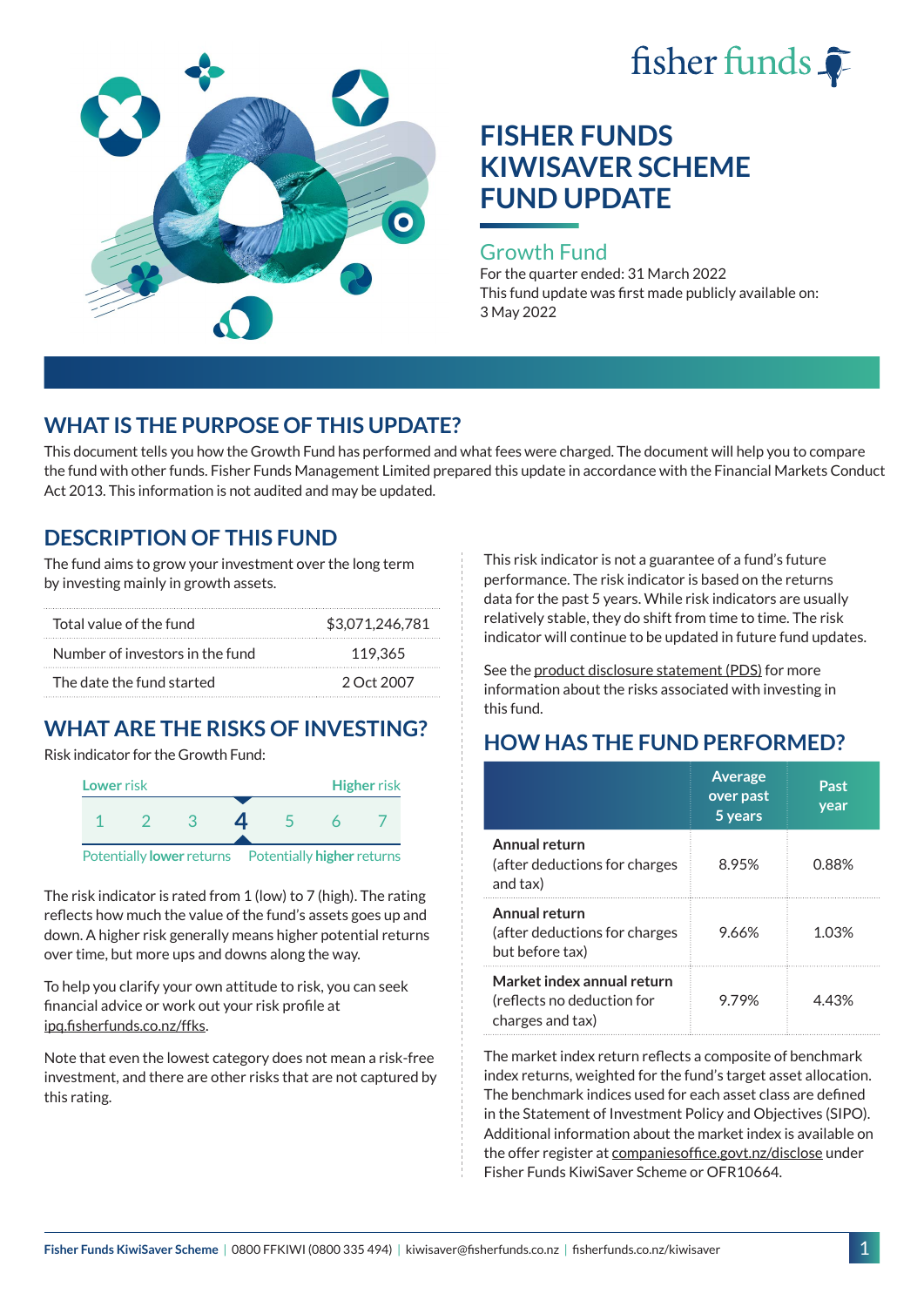## **ANNUAL RETURN GRAPH**



This shows the return after fund charges and tax for each of the last 10 years ending 31 March. The last bar shows the average annual return for the last 10 years, up to 31 March 2022.

**Important:** This does not tell you how the fund will perform in the future.

Returns in this update are after tax at the highest prescribed investor rate (PIR) of tax for an individual New Zealand resident. Your tax may be lower. The market index return reflects no deduction for charges and tax.

### **WHAT FEES ARE INVESTORS CHARGED?**

Investors in the Growth Fund are charged fund charges that include GST. In the year to 31 March 2021 these were:

|                                                | % of net asset value   |  |
|------------------------------------------------|------------------------|--|
| <b>Total fund charges</b>                      | 2.51%                  |  |
| Which are made up of:                          |                        |  |
| Total management and<br>administration charges | 1.03%                  |  |
| Inding:                                        |                        |  |
| Manager's basic fee                            | 0.95%                  |  |
| Other management and<br>administration charges | 0.08%                  |  |
| Total performance-based fees <sup>1</sup>      | 1.48%                  |  |
| <b>Other charges:</b>                          | \$ amount per investor |  |
| Annual account fee                             | \$23.40                |  |

\* From 31 March 2022, investors are no longer charged an account fee.

Small differences in fees and charges can have a big impact on your investment over the long term.

#### **EXAMPLE OF HOW THIS APPLIES TO AN INVESTOR**

Sarah had \$10,000 in the fund at the start of the year and did not make any further contributions. At the end of the year, Sarah received a return after fund charges were deducted of \$88 (that is 0.88% of her initial \$10,000). Sarah also paid \$23.40 in other charges. This gives Sarah a total return after tax of \$64.60 for the year.

#### **WHAT DOES THE FUND INVEST IN? Actual investment mix**

This shows the types of assets that the fund invests in.



\* Other – refers to an investment in a portfolio of listed property and listed infrastructure assets.

#### **Target investment mix**

This shows the mix of assets that the fund generally intends to invest in.



\* Other – refers to an investment in a portfolio of listed property and listed infrastructure assets.